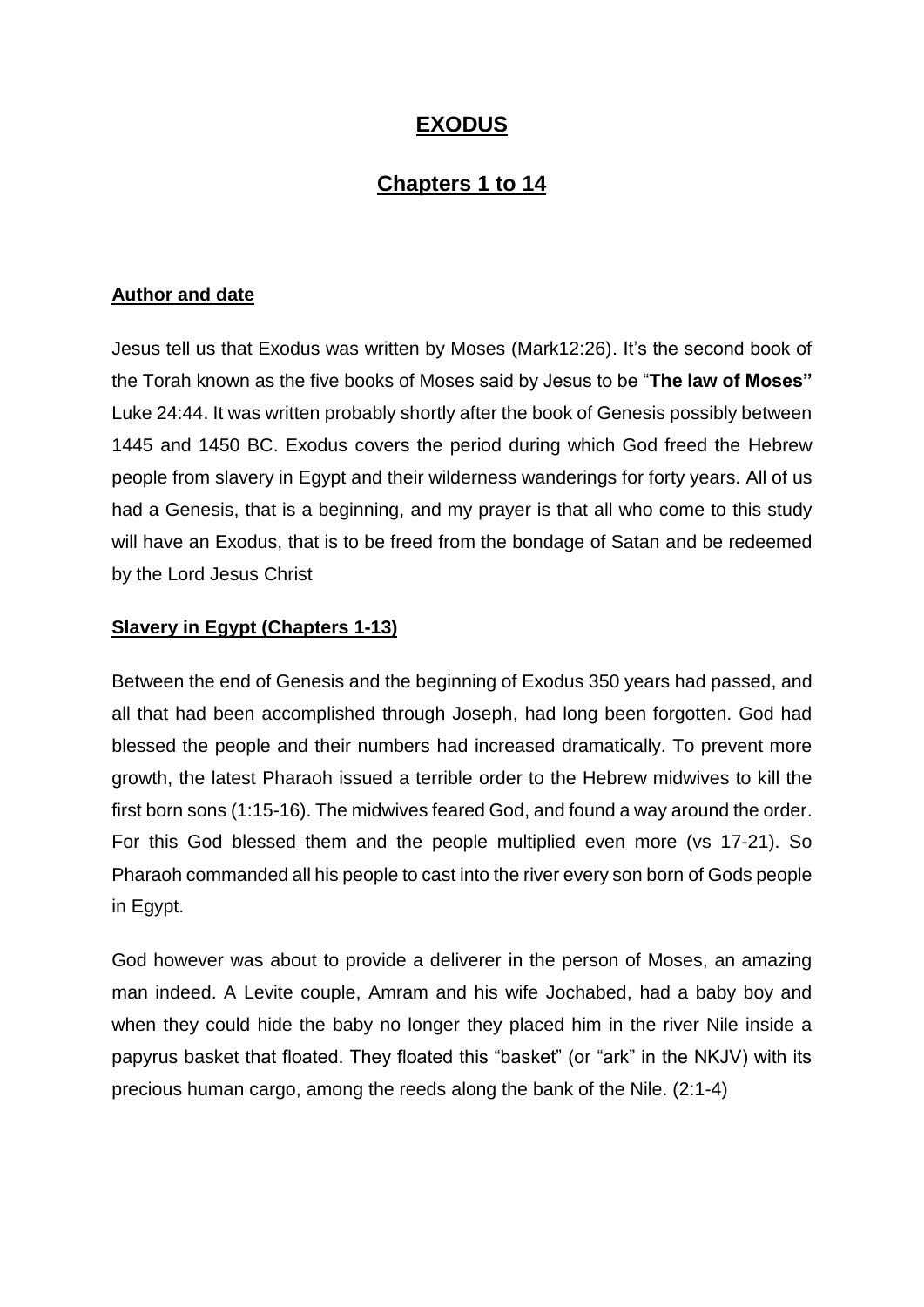### **Another Noah**

Moses was rather like another Noah: everyone else but Noah and his family were drowned in the flood. Moses was saved, whilst other babies were drowned in the river Nile. Noah and his family floated safely on the waters in an ark (Hebrew *tebah).* Moses floated safely on the Nile in a papyrus basket or ark (Hebrew t*ebah*). This word is used only twice in the Bible and that is for these two containers. Through Noah God saved humanity from extinction, and through Moses God saved His chosen people,

Pharaoh's daughter found the baby and adopted him as her son (See Acts 7:21 and Hebrews 11:24). As the grandson of Pharaoh Moses was educated in all the wisdom **of that sophisticated culture and became "mighty in words and deeds" (Acts 7:22)**

### **God has other plans**

Moses had been trained in "**all the wisdom of the Egyptians"** but God planned to take him away from the sophistication of Egypt and train him as a shepherd in the wilderness. God would teach him to depend completely on Him. After killing an Egyptian, who was beating an Israelite, Moses had to flee and ended up marrying into a Midianite family and tending his father in laws flocks in the wilderness. There he spent 40 years until all his self-confidence had been knocked out of him. Far from being the man who was "**mighty in words and deeds"** later, when God calls him, he says "I **am not eloquent"** and implores God to send someone else. God has humbled this man, indeed in Numbers 12:3 we read "**Moses was a very humble man more humble than anyone else on the face of the earth".** Moses cared for his flocks in the same wilderness in which he would eventually lead Gods people. Its doubtful Moses thought he would ever return to Egypt, and was almost certainly unaware of Gods preparations in his life.

#### **God's school of faith**

God seems not to be in a hurry in His dealings with men and women, they/we must all learn dependence on God alone, however long this may take. Abraham came to the point when he was ready to sacrifice his own son, God wrestled with Jacob the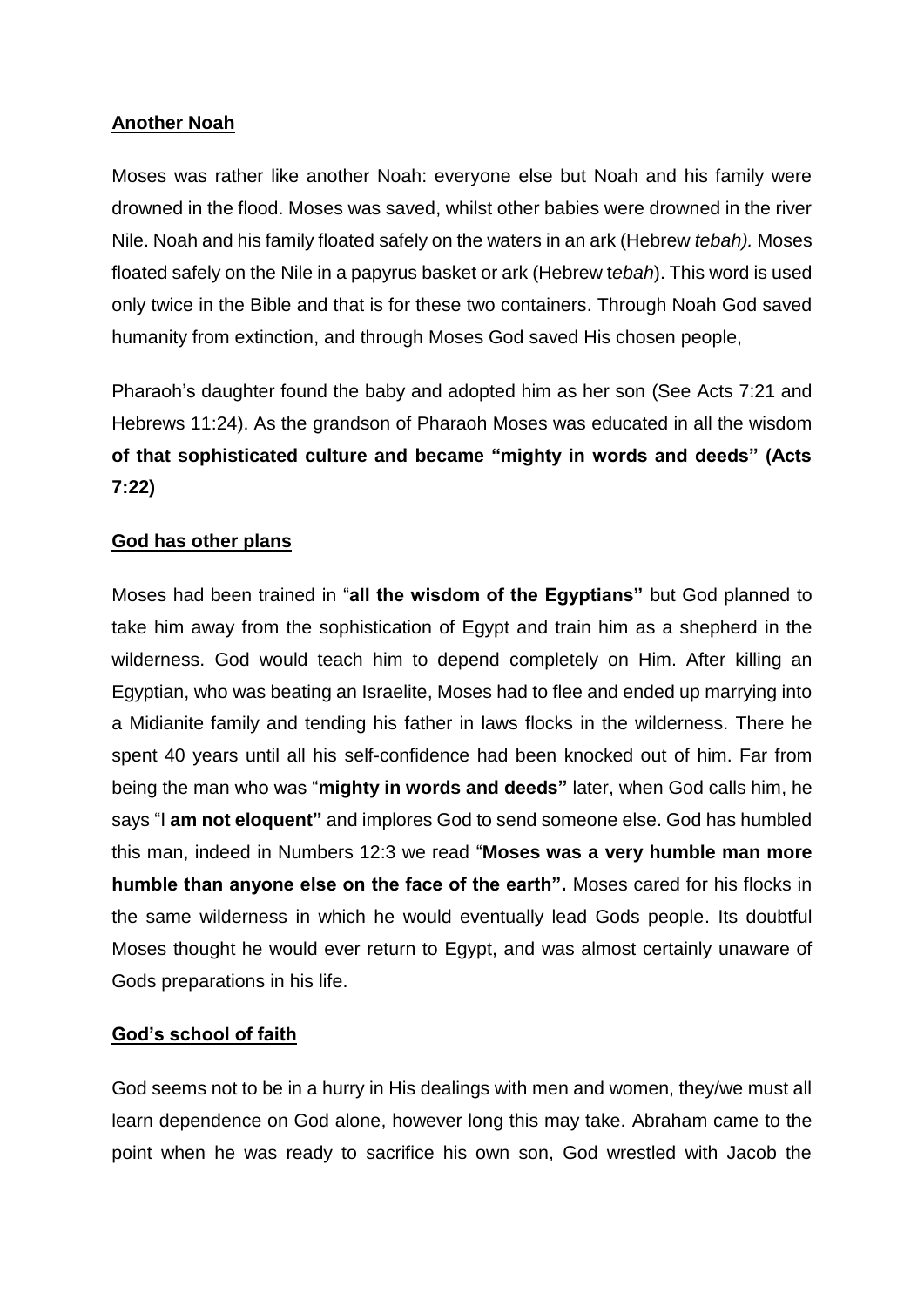schemer and crippled his natural human strength. Moses trained as a prince, and had the ambition knocked out of him by 40 years in the desert.

### **Moses is 80 and gets a call**

God appears to Moses by Mount Horeb in a burning bush, a visible manifestation of the presence of God. God identifies Himself as the God of Moses' ancestors, and in doing so brought Moses into the loop of the covenant

**"Now Moses was tending the flock of Jethro his father-in-law, the priest of Midian. And he led the flock to the back of the desert, and came to Horeb, the mountain of God. <sup>2</sup> And the Angel of the LORD appeared to him in a flame of fire from the midst of a bush. So he looked, and behold, the bush was burning with fire, but the bush** *was* **not consumed. <sup>3</sup> Then Moses said, "I will now turn aside and see this great sight, why the bush does not burn."<sup>4</sup> So when the LORD saw that he turned aside to look, God called to him from the midst of the bush and said, "Moses, Moses! "And he said, "Here I am."<sup>5</sup> Then He said, "Do not draw near this place. Take your sandals off your feet, for the place where you stand** *is* **holy ground." <sup>6</sup> Moreover He said, "I** *am* **the God of your father—the God of Abraham, the God of Isaac, and the God of Jacob." And Moses hid his face, for he was afraid to look upon God"** (3:1-6)

Mount Horeb is another name for Mount Sinai, the place where later Moses and Gods people camped and received Gods law.

*Below is a picture of a shepherd and his flock near Jebel Musa (Egypt) which may be the Biblical Mount Sinai*

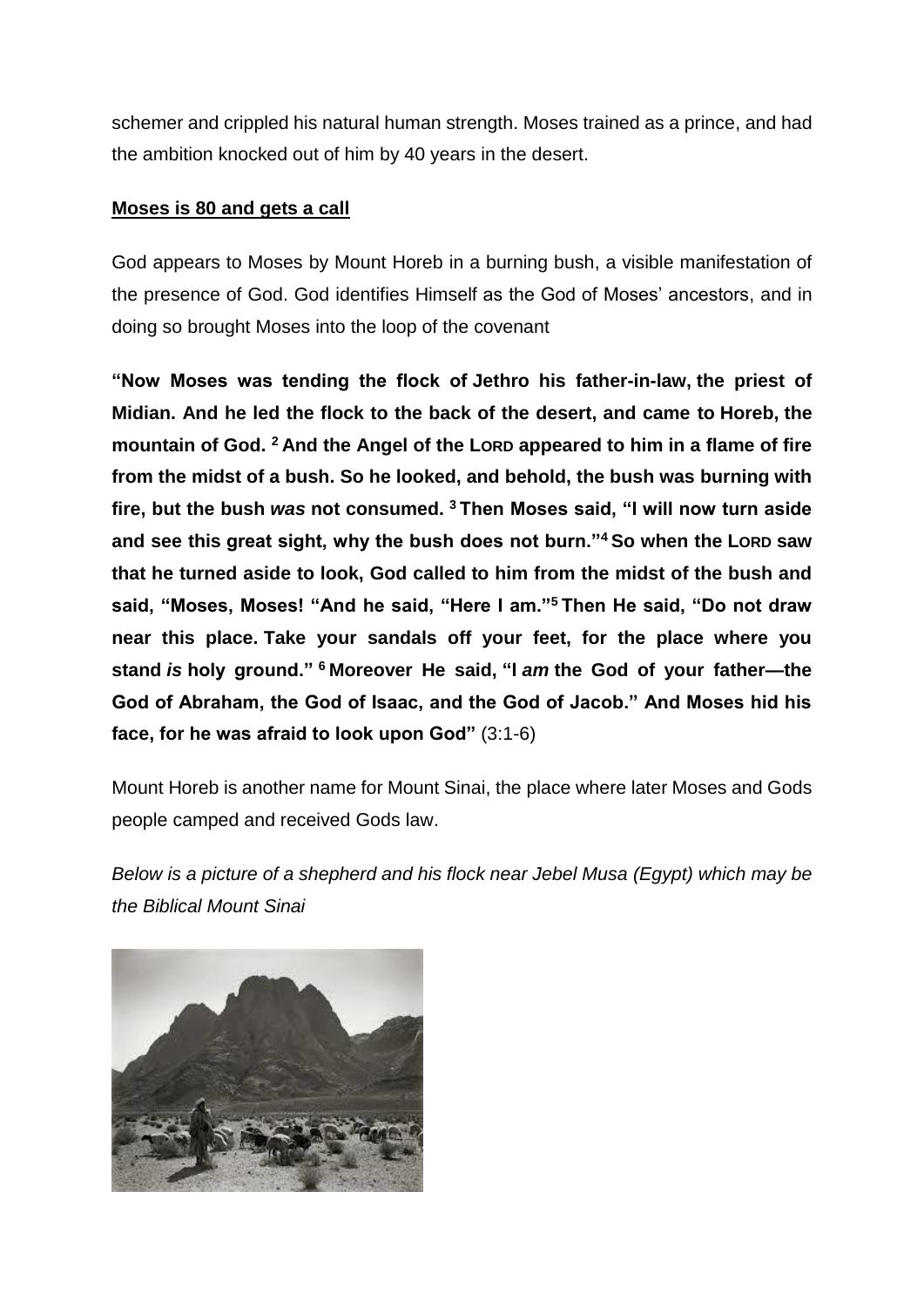### **The reluctant leader**

Moses didn't see himself as being a spokesman for God, and when God called him to lead the Israelites out of Egypt his first reaction was disbelief. Even though God reassured him with some remarkable miracles, he still begged God to send someone else (4:13). Certainly his CV was not impressive, and by his own admission he was "*slow of speech and slow of tongue"* (4:10). Now aged 80, he is not quite the man you would think to fulfil the duties God placed before him. This is another example of God showing that His ways are not our ways. As far as God was concerned he was just the right man for the job. God appoints Moses's brother Aaron to be Moses' spokesman

### **Release the Plagues**

After Moses and Aaron went to see Pharaoh to demand the release of Gods people, things went from bad to worse (5:1-19) but God told Moses He would indeed deliver His people and give them the land. See how many "I wills" are in these verses

**<sup>6</sup> Therefore say to the children of Israel: 'I** *am* **the LORD; I will bring you out from under the burdens of the Egyptians, I will rescue you from their bondage, and I will redeem you with an outstretched arm and with great judgments. <sup>7</sup> I will take you as My people, and I will be your God. Then you shall know that I** *am* **the LORD your God who brings you out from under the burdens of the Egyptians. <sup>8</sup> And I will bring you into the land which I swore to give to Abraham, Isaac, and Jacob; and I will give it to you** *as* **a heritage: I** *am* **the LORD.** (6:6-8)

God sent ten plagues to bring the Egyptians to heel, but He was doing much more than making their lives miserable, as we shall see. The plagues were a bombardment upon the false Gods of Egypt (12:12). God would demonstrate that He and not their gods was Lord over the whole earth (See for example 7.17, 8; 22)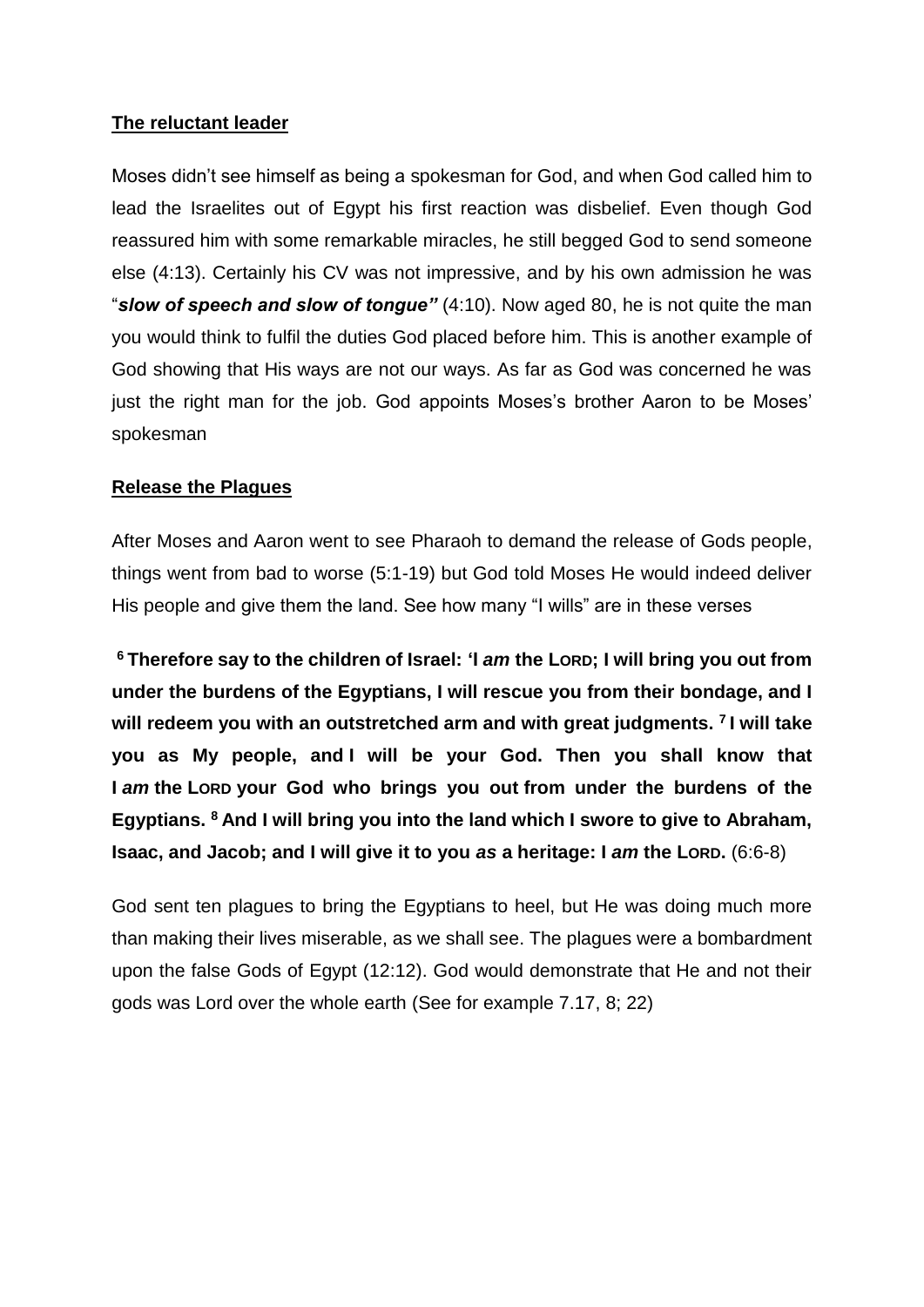## **Plagues (Chapters 7-12**)

#### **Plague 1**

The water of the Nile turned to blood (Ch. 7). This was a judgment against "*Apis"* the god of the Nile, *"Isis"* goddess of the Nile, and "*khnum"* guardian of the Nile. The Nile was also regarded as the bloodstream of *"Osiris"* who was reborn each year when the river flooded. The river formed the basis of daily life and the national economy was devastated, as millions of fish died in the river, and the water was unusable

### **Plague 2**

Frogs covered the land (8:1-14). The false god attacked was "*Heqet"* the frog headed goddess of birth. Frogs were thought to be sacred and not to be killed. God had the frogs invade every part of the homes of the Egyptians, and when the frogs died, their stinking bodies were heaped up in offensive piles all through the land

### **Plague 3**

The dust becomes lice (8:16-19). The false god attacked was "*Geb"* the god over the dust of the earth

#### **Plague 4**

Flies swarmed across the land (8:20-32). The False god was "*Khepri"* who was depicted with *the* head of a fly

#### **Plague 5**

The death of livestock (9:1-6). The false gods attacked "*Hathor" and "Apis"* who were both depicted as cattle. God was steadily destroying the economy of Egypt, whilst showing His ability to protect and provide for those who obeyed Him. Now we see Pharaoh hardens his own heart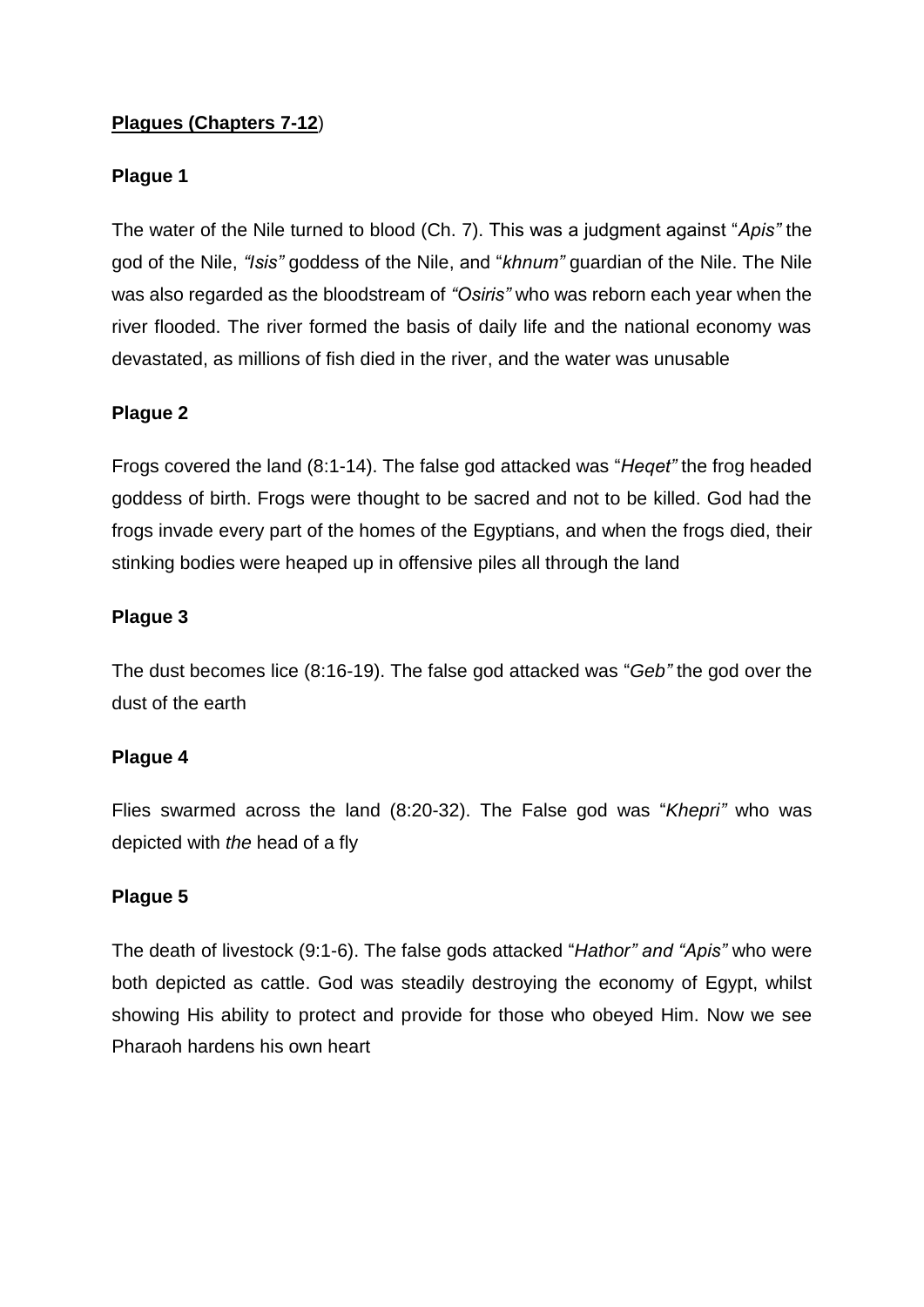# **Plague 6**

Boils broke out on people and animals (9:8-12). This was a judgment against several gods over health and disease (*Sekhmet, Sunu, and Isis)* Egyptian priests would throw a handful of ashes into the air and speak a blessing to the people. This time Moses scattered a handful of soot in front of Pharaoh, and when it settled the boils broke out. This time we are told the magicians "*could not stand before Moses because of the boils"*

NB Now for the first time we see God hardening Pharaohs heart (vs 12). It's as though God is saying, if your choice is to harden your heart against me, I will confirm it and harden your heart. What a frightening position to be in

Before God sent the last three plagues Pharaoh was given a special message from God. These plagues would be more severe than the others, and they were designed to convince Pharaoh and all the people "*that there is none like Me in all the earth"*  (9:14). Pharaoh was even told that he was placed in this position by God, so God could show him His power and declare His name through all the earth (9:16). As an example of His grace, God warned Pharaoh to gather whatever cattle and crops remained from the previous plagues, and shelter them from the coming storm. Some of Pharaohs servants heeded the warning but others did not.

So we come to

## **Plague 7**

A mixture of hail and fire which devastated people, livestock, and crops (9:13-35). The false God attacked here was "*Nut"* the Egyptian sky goddess, "Osiris" the crop fertility god and "*Set"* the storm god. This hail was unlike any other that had been seen before. It was accompanied by a fire which ran along the ground, and everything left out in the open was devastated. Again the children of Israel were protected with no damage to their land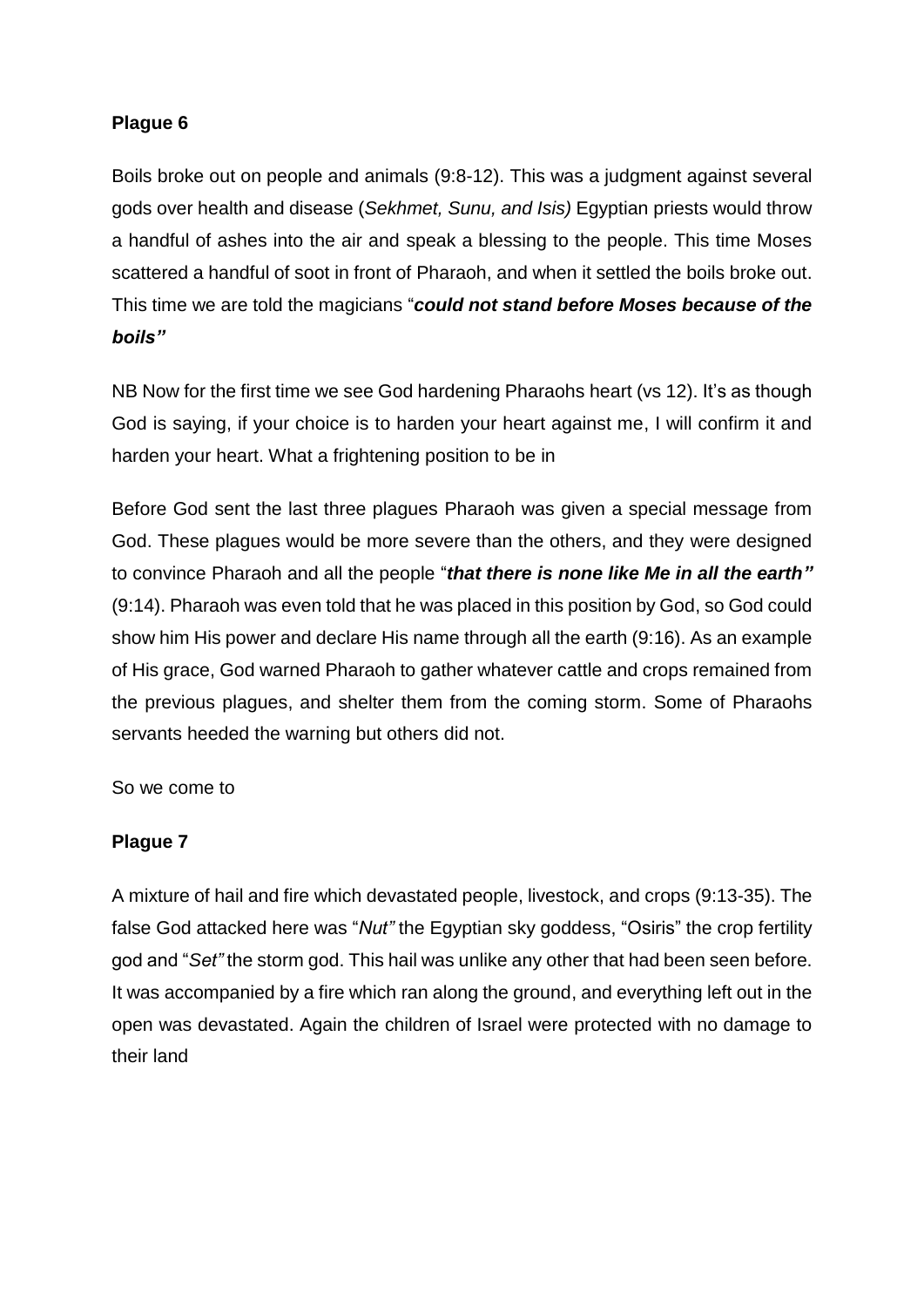# **Plague 8**

Locusts destroyed the remaining crops (10:1-20). False God "*Min"* whose annual startof-harvest festival was ruined by the swarms

# **Plague 9**

Darkness (so intense it could even be felt) covers the land (Exodus 10:21-29). False god *"Ra"* the sun god

### **Plague 10**

The death of the firstborn (11:1-10; 12:29-30). God now unleashed the most terrible plague and every family would suffer terrible loss, including Pharaoh himself, whose eldest son would normally succeed him. The firstborn occupied a special place in the family and in society, the pride of the household, the heir of the family, the one in whom the hopes of the house were centred.

Before this final plague God instructed the Israelites to ask for silver and gold and clothing from the Egyptians (3.21-22, 11:2-3, 12.35-36)

Then God told Moses that the people must eat a special sacrificial meal called the Passover. Each family must kill a male lamb in its first year and smear some of its blood on the door frame of their house. The animal was to be roasted and eaten with unleavened bread and bitter herbs. They were to eat it quickly, and be dressed ready to depart at short notice. God moved through Egypt that night striking down every firstborn, whether human or animal, unless the door frame was smeared with blood. He did not condemn people because they were Egyptian, or save His people because they were Jews, indeed anyone whose doorposts were daubed with blood, would be spared.

The Passover was all about the blood that is the sacrifice that provided a substitute for the life required by the plague of death. In effect, the blood of the lamb set the slaves free and it still does. John the Baptist would say "**behold the lamb of God who takes away the sin of the world"** (John 1:29). Little wonder God told them to "*observe this thing as an ordinance for you and your sons forever"*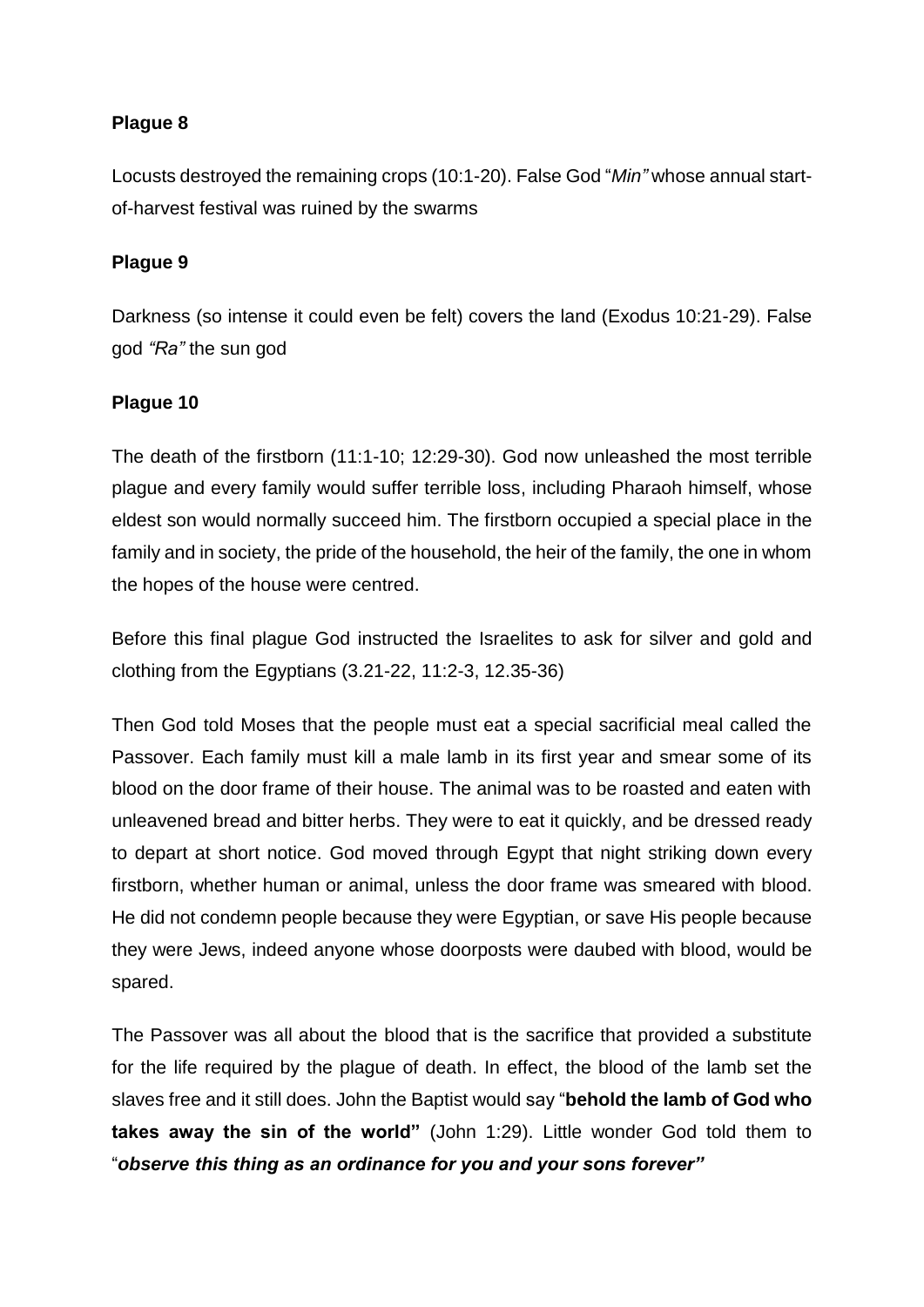In panic, Pharaoh thrust Gods people out of the land and a large assortment of others went with them. The Lord guided them in a pillar of cloud by day and fire by night to a place beside the Red Sea

God hardened Pharaohs heart for the last and crushing blow. Pharaoh gathered his army with their chariots and pursued Gods people who found themselves hemmed in with no visible way of escape. The people did what they would continue to do, that was complain to Moses. God wonderfully delivered them by parting the Red Sea and allowing his people to continue on dry ground. The Egyptians perished in the overflowing waters and Gods people were free at last. Moses and all Israel sang for joy (15:1-18)

## **A new creation**

God sent a wind (Hebrew ruach) over the sea which reminds us of how His Spirit (Hebrew ruach) moved over the earth at the beginning (Genesis 1:2). Dry land appeared where once there was sea reminding us of the dry land appearing in Genesis 1:9-10. The light and darkness (Exodus 14:20 compare Genesis 1:3-5) completes the picture. God is creating again and has created a new people and He will bring them into a new Eden, the Promised Land

## **A birthday**

At the Passover (and the exodus) Gods people Israel were born, and they celebrated. God appointed the month in which the Passover occurred to be "**the beginning of months it shall be the first month of the year to you"** (Genesis 12:2) Just as we celebrate our birthdays each year so Gods people celebrated their national birthday each year at the feast of the Passover (See Exodus 12:14,17, 24-27)

## **God's new humanity**

In Isaiah 43.1,7 we read this "**But now thus says the Lord who CREATED you O Jacob and He who FORMED you** (Vs 1) and **"Everyone who is called BY MY name whom I have CREATED for My glory I have FORMED him yes I have MADE him.**  This is the language of Genesis its creation language. Israel was a new creation a new mankind made in His image made to live in fellowship with Him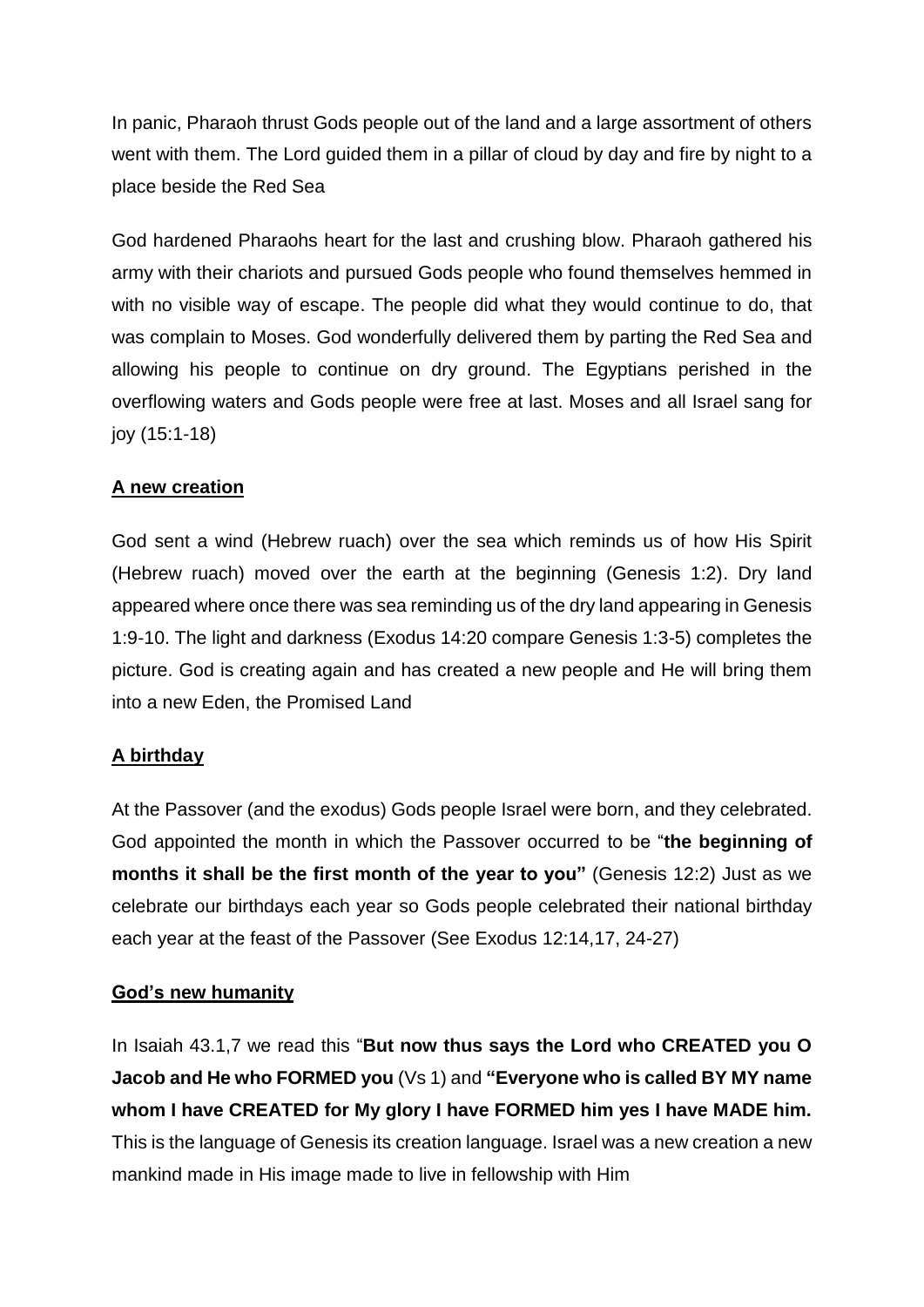Rather than move too quickly at this stage, I would like us to look at a most important doctrine, and that is the subject of baptism. We have already, in studying Genesis and thus far in Exodus, come across two baptisms

#### **Baptism**

If we are going to look at this wonderful subject of baptism we must start in the Old Testament where there are, what you might call hidden baptisms. We will begin with the two we have already seen in our initial studies

### **The Flood**

Peter tells us that the word "baptism" has a "type". A type is a template something that defines a shape. It's a picture an illustration of something real.

Peter says this *"who formerly were disobedient, when once the Divine longsuffering waited in the days of Noah, while the ark was being prepared, in which a few, that is, eight souls, were saved through water. <sup>21</sup> There is also an antitype which now saves us—baptism (not the removal of the filth of the flesh, but the answer of a good conscience toward God), through the resurrection of Jesus Christ" (1 Peter 3:20-21)*.

The antitype is the reality of which the type was just an outline. In other words Peter is saying that Noah's flood was a "type of baptism". So although the flood was a historical fact, it was also a revelation of something that would come later. It was a picture of baptism.

What then can we glean from this picture of baptism in Noah's flood? Well the first thought would be judgment, a death sentence on sinners. The corruption of sin was brought to a standstill by Gods action. The old world was buried in water. Yet it had another effect, for every drop of water had the effect of lifting Noah and his family higher and higher separating them from the sin below. So the judgment of God on sin actually separated Noah from the sin He was judging. Can you imagine when the ark came to rest and Noah turned to his wife, he might have said "my dear look all the old things have passed away behold all things are become new".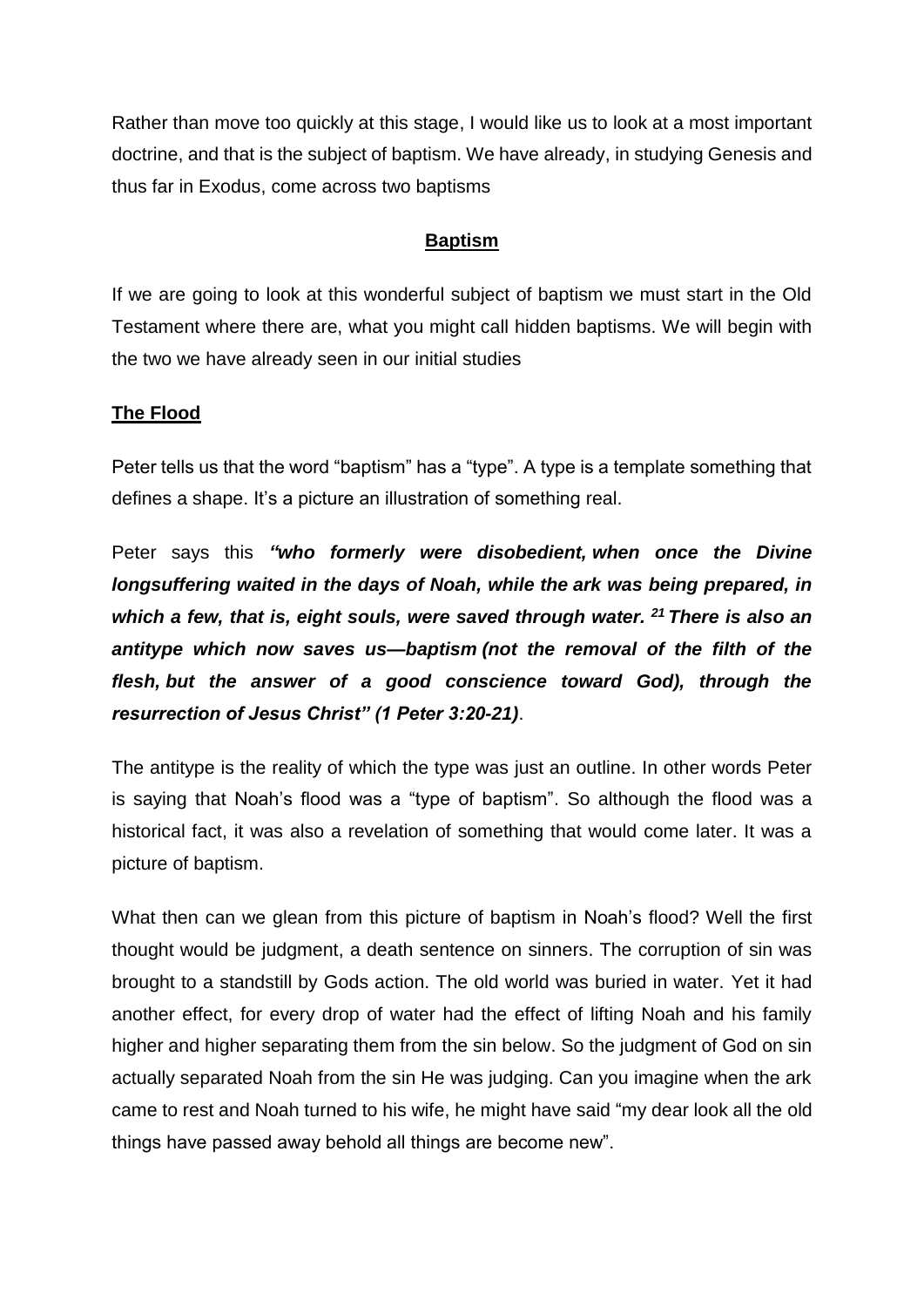So that first type of baptism teaches us judgment on sin, separation from sin, the end of the old and the beginning of the new. Now when we read about baptism in future we will do well to take into account these things

### **The crossing of the Red Sea**

1 Corinthians 10:1-4 Paul writes **"Moreover, brethren, I do not want you to be unaware that all our fathers were under the cloud, all passed through the sea, <sup>2</sup> all were baptized into Moses in the cloud and in the sea, <sup>3</sup> all ate the same spiritual food, <sup>4</sup> and all drank the same spiritual drink. For they drank of that spiritual Rock that followed them, and that Rock was Christ"**

Here is another picture and type of baptism according to the apostle Paul. The people were baptised "into" Moses.

Now there are surprising similarities between this baptism and Noah's baptism. This was Gods final judgment on the Egyptians, a death sentence on sinners. The destructive power of the Egyptians was ended by this event. The old master was put to death in the cloud and in the sea. The cloud first separated the people from the Egyptians, and the closing waters of the Red sea sealed their fate. The baptism that ended the destructive power sealed Israel's borders and left Israel on one side and the past on the other side. The judgment of God on sin separated Israel from the sin that God was judging. It brought a whole creation to an end and started again. Perhaps when they had crossed to the other side Moses looked and said "look folks old things have passed away behold all things are become new"

There is another element to be considered here and that relates to the covenant. God covenanted with Noah personally, and others benefitted as a result of their right relationship with him. They were united with Noah as a result of Noah's baptism. Similarly in Moses baptism the people are identified and united to Moses and their destinies became inseparable. The baptism had joined them to Moses.

Let's summarise because we are seeing a pattern in these baptisms

- 1. Judgment on sin/our enemy
- 2. Separation from sin/our enemy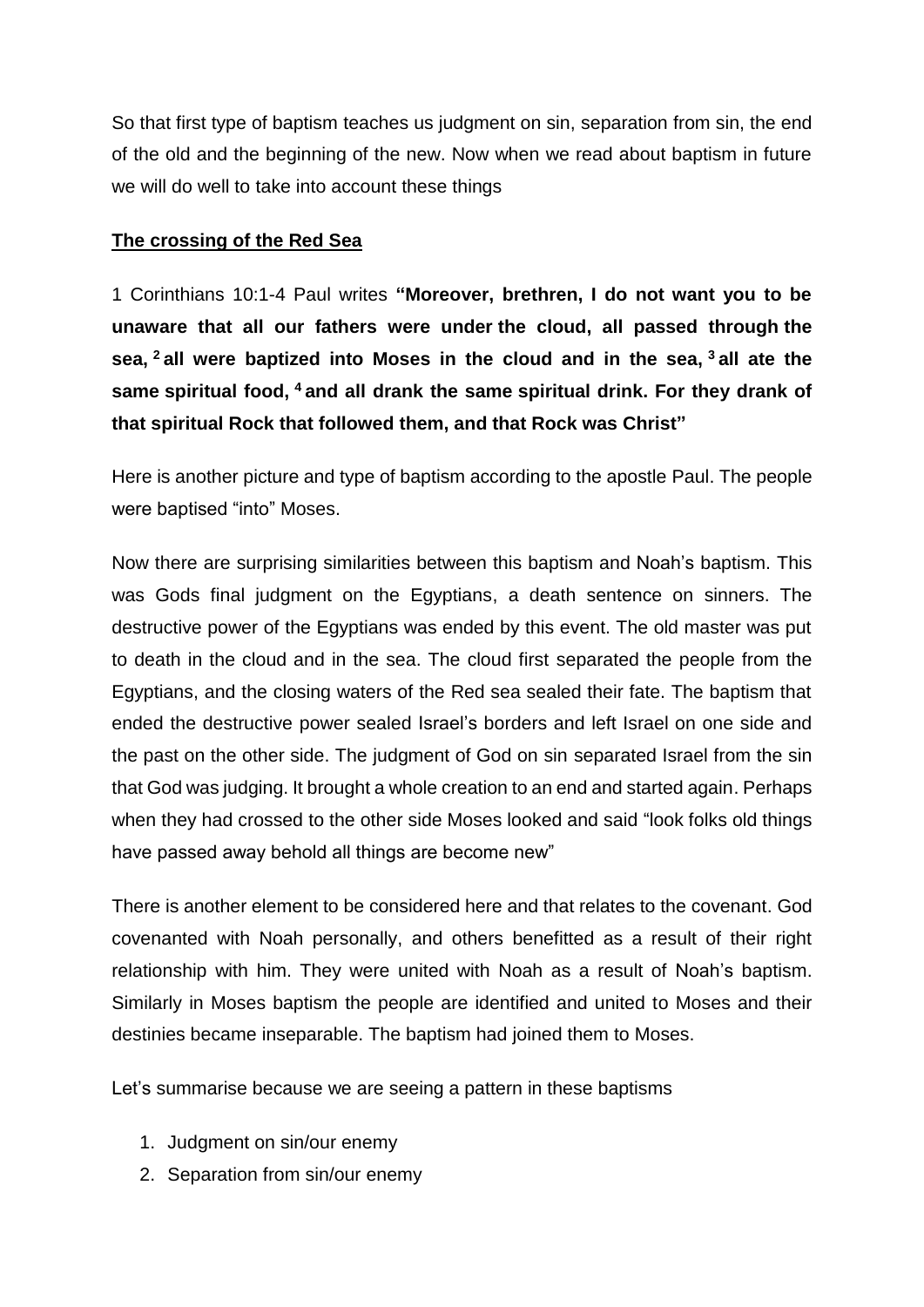- 3. An end of the Old
- 4. A beginning of the new
- 5. A union with the covenant holder

### **Naamans baptism (2 Kings 5)**

This is the story of Naaman the military commander of Syria who had leprosy, and meets up with Elisha who told him to go and dip himself seven times in the river Jordan. Naaman was angry, but his servant persuaded him to do as Elisha had said.

The word dipped is the word baptism or baptised, and here we must distinguish two Greek words "bapto" and "baptizo" The clearest example that shows what baptizo means, is a text from the Greek poet and physician Nicander who lived about 200 BC. It's a recipe for making pickles, and it's helpful because it uses both words.Nicander says, the first thing you must do for pickling, is take the vegetables and dip (bapto) them in boiling water and then they are to be "baptised" (baptizo) in the vinegar solution Both verbs involve the immersing of vegetables in a solution, the first is temporary, the second is permanent. When this world is used in the Bible it often refers to our union with Christ rather than water baptism. For example Mark16:16 "**He that believes and is baptised shall be saved".** Jesus is saying that a mere head belief is not enough, a mere intellectual assent. There must be a union with Jesus, a real change, like a vegetable to the pickle. The distinction is between blanching and marinating

Naaman marinated himself, submerged himself seven times, which often indicates perfection and thoroughness. When he came out the water his skin was like that of a child. The battle scars and the leprous scars of the old warrior were gone, and he was clean. It was the end of the old and the beginning of the new. Perhaps he said to his wife "dear look at me old things have passed away behold all thing have become new"

#### **Isaiahs baptism**

Another portion of scripture which has "baptizo" in the Septuagint (The Greek Old Testament) is in Isaiah chapter 21:3-4 "**Therefore my loins are filled with pain; Pangs have taken hold of me, like the pangs of a woman in labour. I was distressed when** *I* **heard** *it;* **I was dismayed when** *I* **saw** *it.***<sup>4</sup> my heart**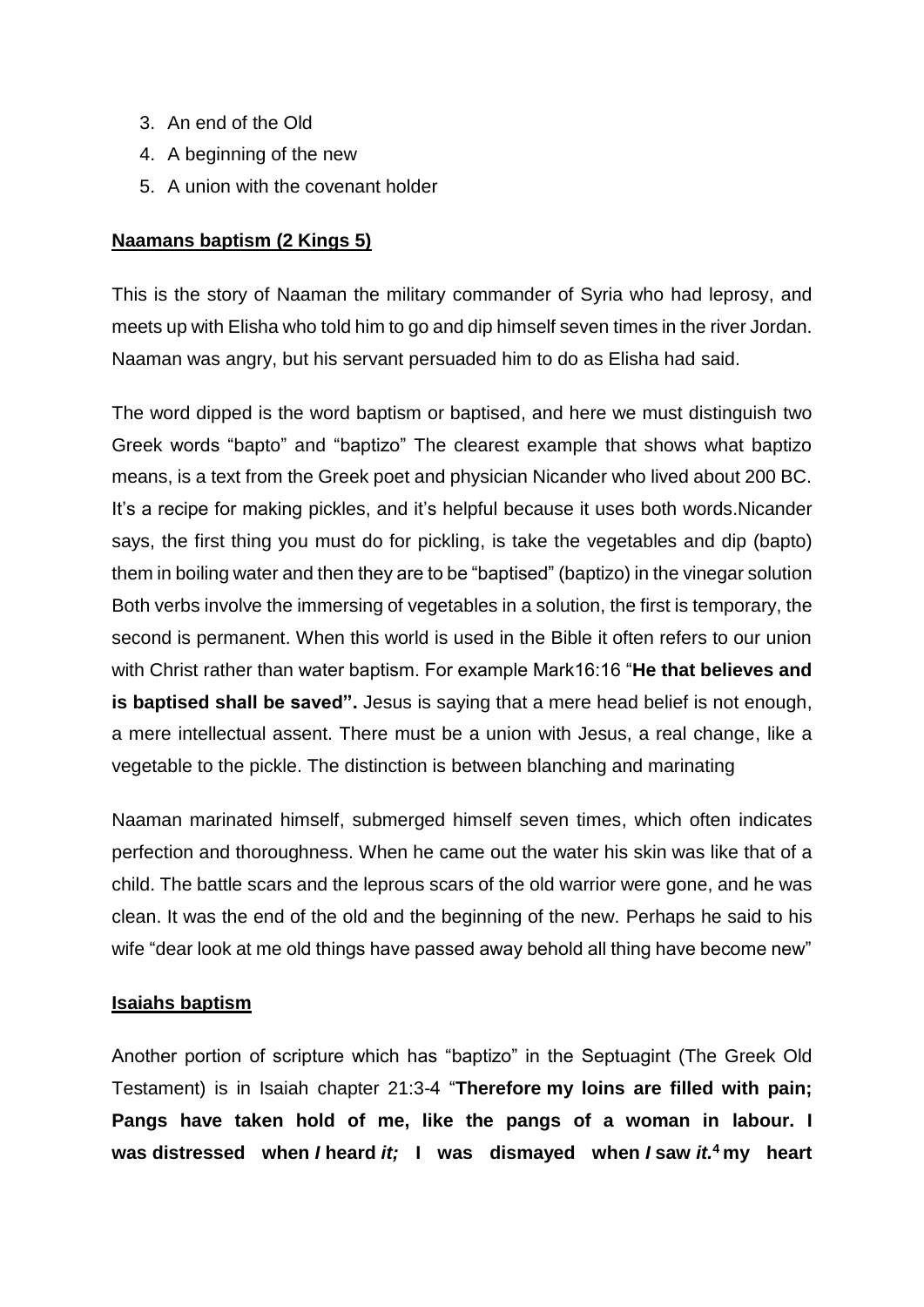# **wavered, fearfulness frightened (or baptizo) me; the night for which I longed He turned into fear for me"**

The word "frightened" is rendered "baptizo". That's the word classical Greek authors used to describe a ship lost at sea, it was "baptised" or overwhelmed, and irretrievably sunk. Isaiah is aware of Gods judgments coming on the nations, and his visions of these are terrifying, but Isaiah points one out particularly, and it's the judgment coming on Babylon. He seems to experience in his spirit this awful judgment like a women in labour. Can we see anything familiar here? Well its Gods destructive visitation of judgment on sin, which ultimately will free Gods people from the slavery of Babylon.

### **John Baptist**

He was the one who prepared the way for Jesus, and he was the greatest of the prophets, so it behoves us to listen to him very carefully. He is the one who first mentions the baptism in the Spirit. " **<sup>11</sup> I indeed baptize you with water unto repentance, but He who is coming after me is mightier than I, whose sandals I am not worthy to carry. He will baptize you with the Holy Spirit and fire. <sup>12</sup> His winnowing fan** *is* **in His hand, and He will thoroughly clean out His threshing floor, and gather His wheat into the barn; but He will burn up the chaff with unquenchable fire**."(Matthew 3:11)

John baptised in water, a baptism of repentance for both Jews and Gentiles. Now in order to become a Jew a Gentile would be baptised in water as a sign of the end of the old and the beginning of the new, and would be incorporated into the people of God. John was saying to Jews they must acknowledge their sin and submit to baptism just like the Gentiles

John says that Jesus would baptize with (in) the Holy Spirit and fire. Water was a Biblical symbol of judgment and cleansing and so was fire. Then John moves seamlessly to a scene from harvest, the threshing floor and links baptism with harvest.

Now remember that the feast of Pentecost was a harvest festival. It was the celebration of the harvest. Now says John, Jesus the Spirit and the fire baptizer will have his fan in his hand. The wheat and the tares have been cut down and now it's time for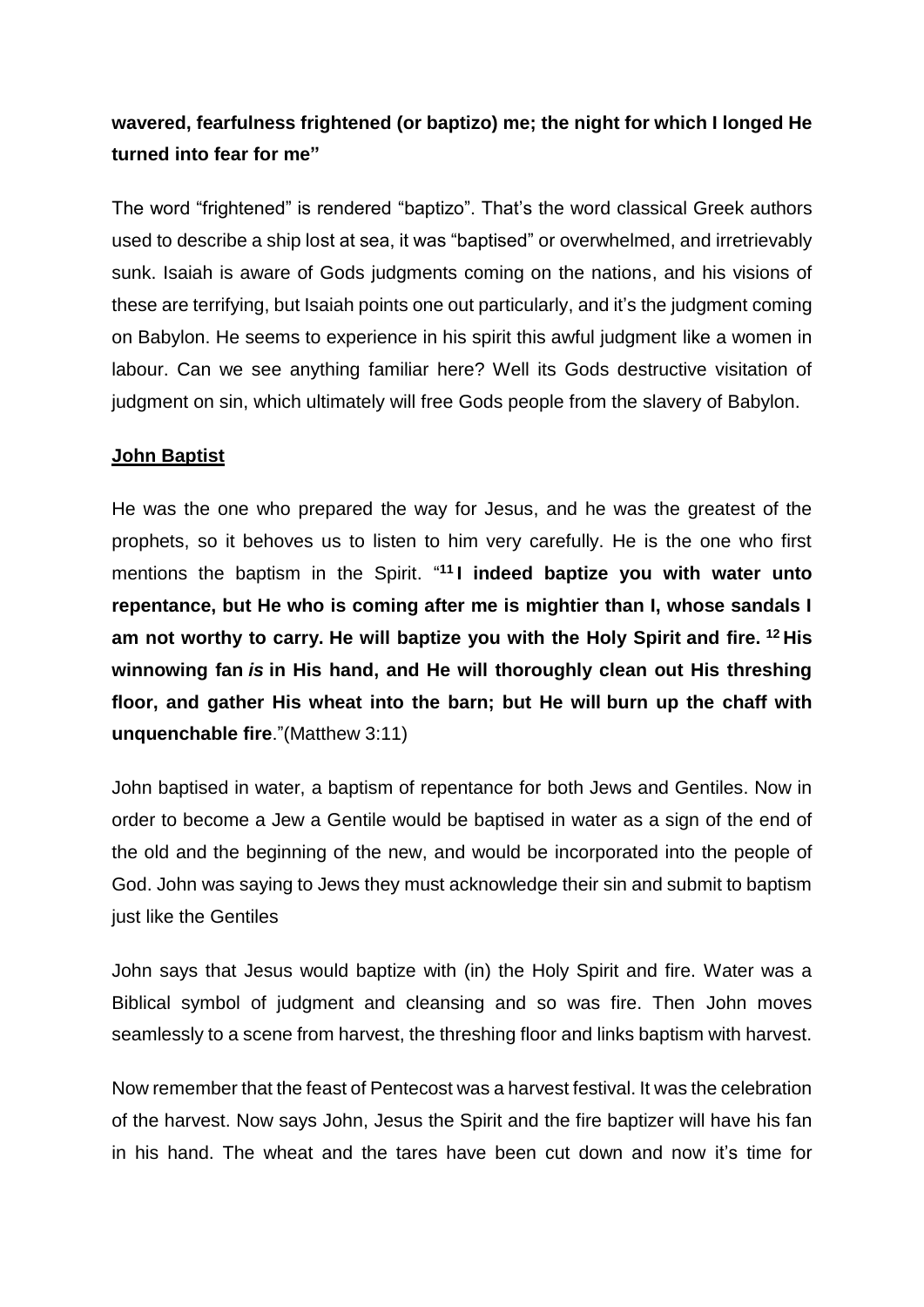separation. The grain is mixed with the husks. They take a spadeful of them, lift the spade gently into the air and create a gentle breeze with their fans, and in a golden haze the chaff is blown on one side and the heavier grain falls to the earth. Then they gather the wheat into the barn and the chaff is consumed in a spectacular fire. The fire creates its own upwards thermal and draws in the oxygen and the noise is a great continues roar.

The day of Pentecost Acts 2:1-3 **"When the Day of Pentecost had fully come, they were all with one accord in one place. <sup>2</sup> And suddenly there came a sound from heaven, as of a rushing mighty wind, and it filled the whole house where they were sitting. <sup>3</sup> Then there appeared to them divided tongues, as of fire, and** *one* **sat upon each of them"**. Can you see the old pattern of baptism here? Judgment on sin and the sinner's separation of Gods people to safety. Truly "the old has passed away and behold all things have become new"

#### **Jesus Baptism**

There is one more baptism and that is the baptism of Jesus Himself. He said **" " I came to send fire on the earth, and how I wish it were already kindled! <sup>50</sup> But I have a baptism (baptizo) to be baptized with, and how distressed I am till it is accomplished! <sup>51</sup> Do** *you* **suppose that I came to give peace on earth? I tell you, not at all, but rather division"** (Luke 12:49-51). Jesus said to His disciples **"You do not know what you ask. Are you able to drink the cup that I drink, and be baptized with the baptism that I am baptized with?"<sup>39</sup> They said to Him, "We are able."**

There can be little doubt that Jesus is talking about His death on the cross. When Jesus contemplated the cross in the Garden of Gethsemane we read that Jesus soul was "*exceedingly sorrowful unto death".* He fell on the ground and prayed if it were possible that the hour might pass from Him (Mark 14: 32-36). Luke records **"great drops of blood".** In medical textbooks of the day this condition of sweating blood described the extremities of a breakdown. How like the experience (though of course in much smaller measure) of Isaiah and his horror of Gods judgment on sin.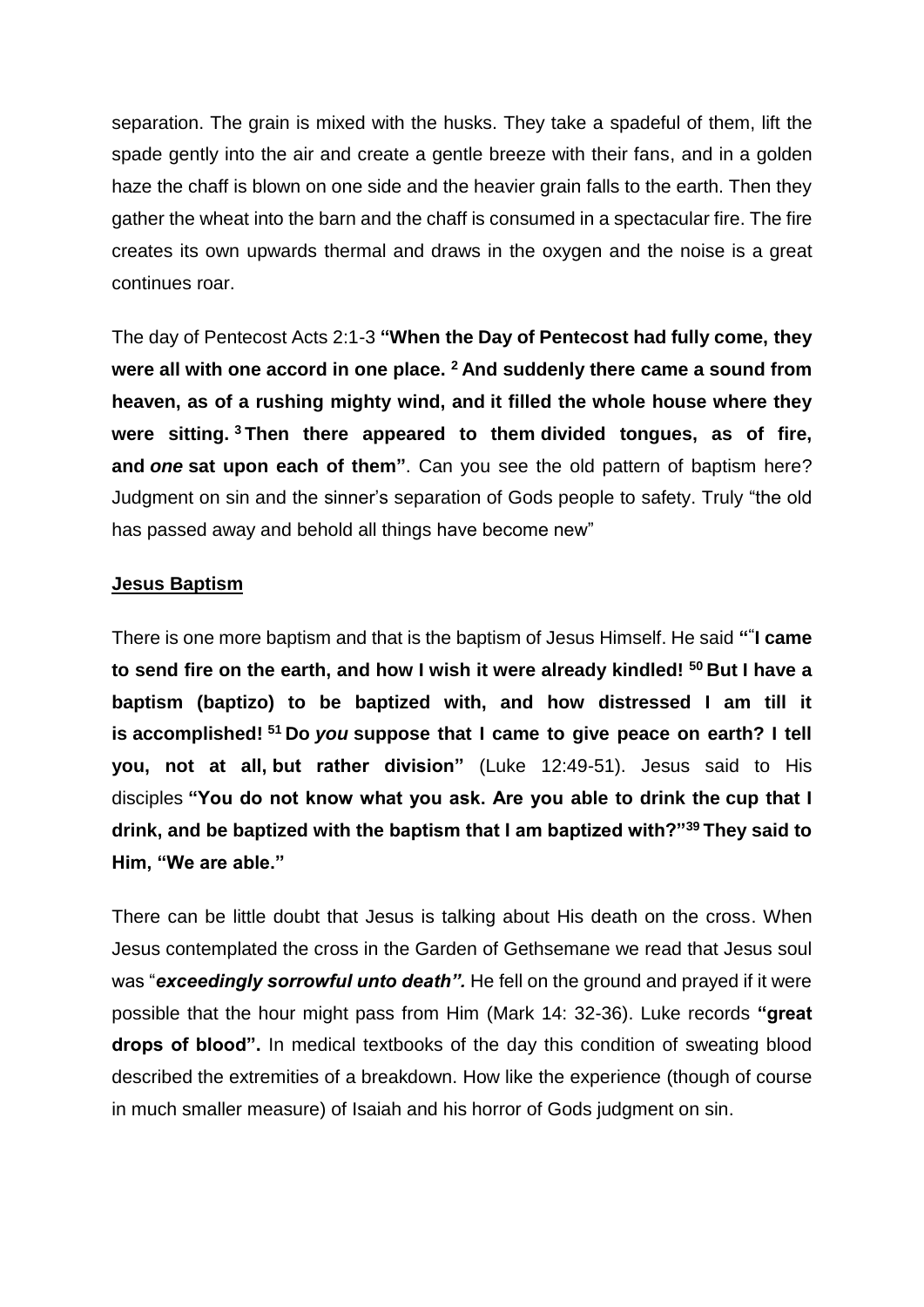Jesus **said "All of you will be made to stumble because of Me this night, for it is written: 'I will strike the Shepherd, and the sheep will be scattered.'** (Mark 14:27). This was a quote from Zechariah 13:7 **"Awake, O sword, against My Shepherd, Against the Man who is My Companion," Says the LORD of hosts. "Strike the Shepherd, And the sheep will be scattered; Then I will turn My hand against the little ones"** The horror that lay ahead for Jesus, for His Father will call for the sword of judgment against Him, and that prospect was a baptism to be baptised with and a cup to be drunk. Do you recall an old hymn?

O make me understand it Help me to take it in What it meant for Thee the Holy one To bear away my sin

His Father is reaching out to Him with a cup. The images we have seen of baptism are all here, an overwhelming flood, judgment falls upon sin and the judgment becomes the source of salvation. Separation again present in those Old Testament baptisms is seen again in the cry from Jesus "**My God, my God why have you forsaken Me**" as He bears in His body our sins until the final cry "it is finished" Old things have passed away.

*"For He (Jesus) was made sin for us who knew no sin that we might be made the righteousness of God in Him"* (2 Cor 5:21) He was baptised into our death and God has drawn a veil of impenetrable darkness over these eternal moments.

And yet Jesus said to His disciples in Mark 10:39 **"You will indeed drink the cup that I drink, and with the baptism I am baptized with you will be baptized"** The disciples had said "**we can"** in absolute ignorance of what they said, yet they were right. We are able to share in that baptism of the cross and thereby be identified with Jesus as those in Noah's day were identified with him and those who crossed the Red sea were identified with Moses. Paul puts it this way in 1 Corinthians 12:13 **"For by one Spirit we were all baptized into one body—whether Jews or Greeks, whether slaves or free—and have all been made to drink into one Spirit"**